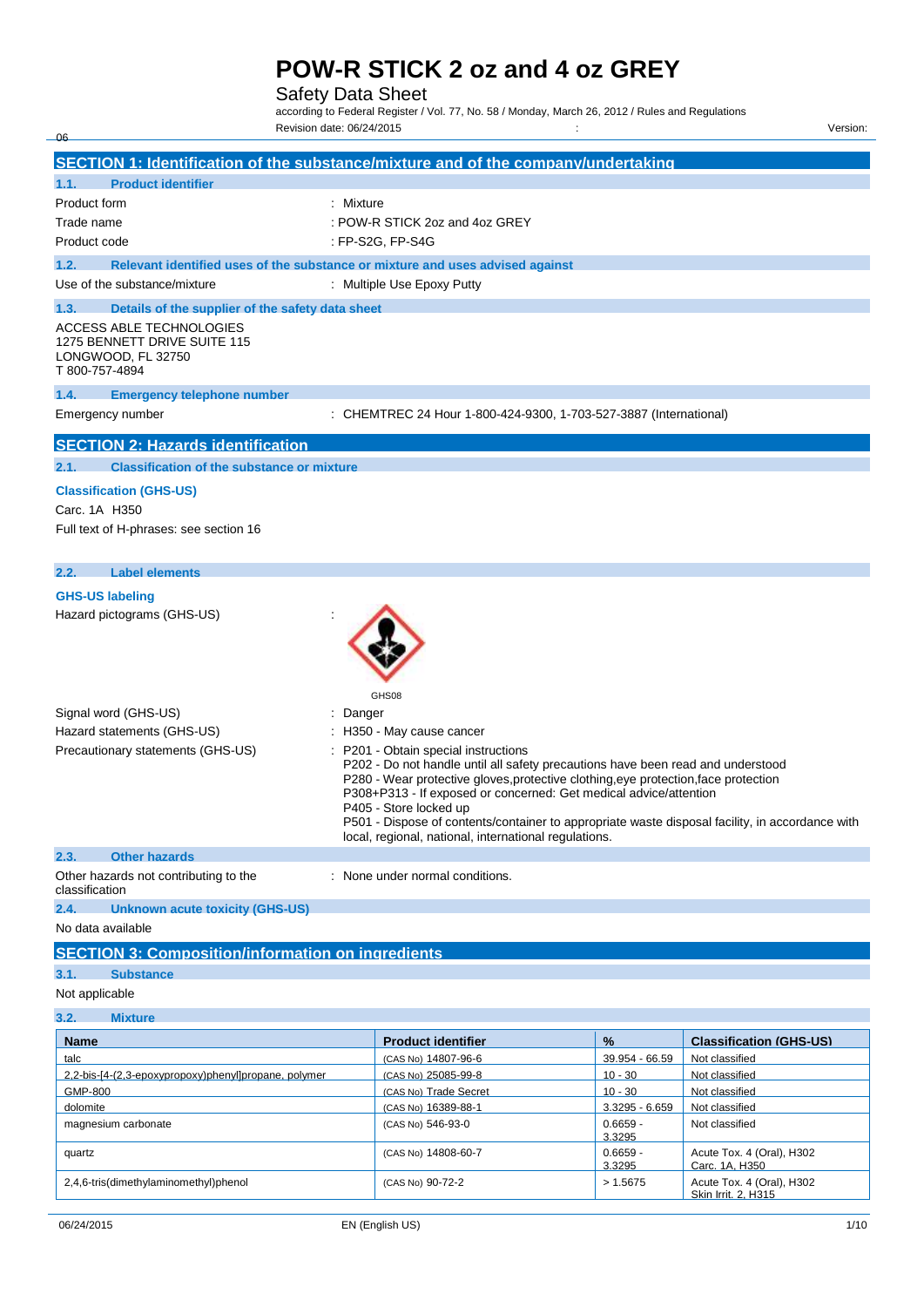### Safety Data Sheet

| (CAS No) 28064-14-4  | - 5         | Not classified |
|----------------------|-------------|----------------|
| (CAS No) 1309-37-1   | - 5         | Not classified |
| (CAS No) 025085-99-8 | ← 1         | Not classified |
|                      | < 0.0825    | Not classified |
| (CAS No) 1333-86-4   | < 0.0389702 | Carc. 2, H351  |
| (CAS No) 7440-21-3   | < 0.0186    | Not classified |
| (CAS No) 7440-47-3   | < 0.0124    | Not classified |
| (CAS No) 7439-96-5   | < 0.01178   | Not classified |
|                      |             |                |

| <b>SECTION 4: First aid measures</b>                                                                    |                                                                                                                                                                      |
|---------------------------------------------------------------------------------------------------------|----------------------------------------------------------------------------------------------------------------------------------------------------------------------|
| 4.1.<br><b>Description of first aid measures</b>                                                        |                                                                                                                                                                      |
| First-aid measures general                                                                              | Never give anything by mouth to an unconscious person. If you feel unwell, seek medical advice<br>(show the label where possible).                                   |
| First-aid measures after inhalation                                                                     | Assure fresh air breathing. Allow the victim to rest.                                                                                                                |
| First-aid measures after skin contact                                                                   | Remove affected clothing and wash all exposed skin area with mild soap and water, followed by<br>warm water rinse.                                                   |
| First-aid measures after eye contact                                                                    | Rinse immediately with plenty of water. Obtain medical attention if pain, blinking or redness<br>persist.                                                            |
| First-aid measures after ingestion                                                                      | Rinse mouth. Do NOT induce vomiting. Obtain emergency medical attention.                                                                                             |
| 4.2.<br>Most important symptoms and effects, both acute and delayed                                     |                                                                                                                                                                      |
| Symptoms/injuries                                                                                       | Not expected to present a significant hazard under anticipated conditions of normal use. If you<br>feel unwell, seek medical advice.                                 |
| Symptoms/injuries after inhalation                                                                      | May cause cancer by inhalation.                                                                                                                                      |
| Symptoms/injuries after skin contact                                                                    | May cause slight irritation.                                                                                                                                         |
| Symptoms/injuries after eye contact                                                                     | May cause slight eye irritation.                                                                                                                                     |
| Symptoms/injuries after ingestion                                                                       | May be harmful if swallowed and enters airways.                                                                                                                      |
| 4.3.                                                                                                    | Indication of any immediate medical attention and special treatment needed                                                                                           |
| No additional information available                                                                     |                                                                                                                                                                      |
|                                                                                                         |                                                                                                                                                                      |
| <b>SECTION 5: Firefighting measures</b>                                                                 |                                                                                                                                                                      |
| <b>Extinguishing media</b><br>5.1.                                                                      |                                                                                                                                                                      |
| Suitable extinguishing media                                                                            | : Foam. Dry powder. Carbon dioxide. Water spray. Sand.                                                                                                               |
| Unsuitable extinguishing media                                                                          | : Do not use a heavy water stream.                                                                                                                                   |
| 5.2.<br>Special hazards arising from the substance or mixture                                           |                                                                                                                                                                      |
| No additional information available                                                                     |                                                                                                                                                                      |
|                                                                                                         |                                                                                                                                                                      |
| 5.3.<br><b>Advice for firefighters</b>                                                                  |                                                                                                                                                                      |
| Firefighting instructions                                                                               | : Use water spray or fog for cooling exposed containers. Exercise caution when fighting any<br>chemical fire. Prevent fire-fighting water from entering environment. |
| Protection during firefighting                                                                          | : Do not enter fire area without proper protective equipment, including respiratory protection.                                                                      |
| <b>SECTION 6: Accidental release measures</b>                                                           |                                                                                                                                                                      |
| 6.1.<br>Personal precautions, protective equipment and emergency procedures                             |                                                                                                                                                                      |
| General measures                                                                                        | : Remove ignition sources.                                                                                                                                           |
| 6.1.1.<br>For non-emergency personnel                                                                   |                                                                                                                                                                      |
| Protective equipment                                                                                    | Safety glasses. Gloves.                                                                                                                                              |
| Emergency procedures                                                                                    | Evacuate unnecessary personnel.                                                                                                                                      |
| 6.1.2.<br>For emergency responders                                                                      |                                                                                                                                                                      |
| Protective equipment                                                                                    | Equip cleanup crew with proper protection.                                                                                                                           |
| <b>Emergency procedures</b>                                                                             | Ventilate area.                                                                                                                                                      |
| 6.2.<br><b>Environmental precautions</b>                                                                |                                                                                                                                                                      |
| Prevent entry to sewers and public waters. Notify authorities if liquid enters sewers or public waters. |                                                                                                                                                                      |
|                                                                                                         |                                                                                                                                                                      |
| Methods and material for containment and cleaning up<br>6.3.                                            |                                                                                                                                                                      |
| For containment                                                                                         | Keep in tubing if not used.                                                                                                                                          |
| Methods for cleaning up                                                                                 | On land, sweep or shovel into suitable containers. Minimize generation of dust. Store away from<br>other materials.                                                  |
| <b>Reference to other sections</b><br>6.4.                                                              |                                                                                                                                                                      |
| See Heading 8. Exposure controls and personal protection.                                               |                                                                                                                                                                      |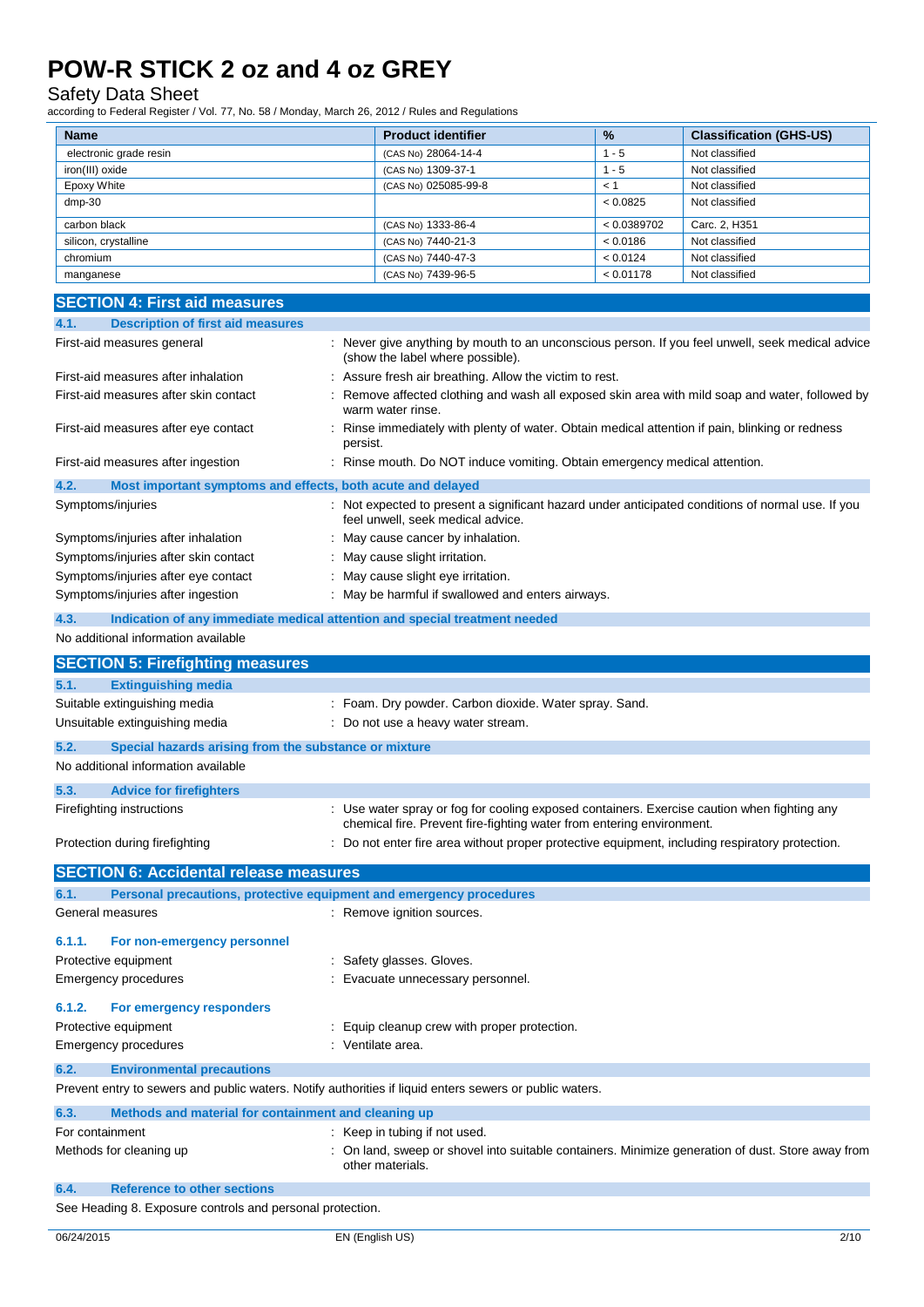Safety Data Sheet

according to Federal Register / Vol. 77, No. 58 / Monday, March 26, 2012 / Rules and Regulations

| <b>SECTION 7: Handling and storage</b>                  |                                     |                                                              |                                                                                                                                                                                                                                                                                                 |
|---------------------------------------------------------|-------------------------------------|--------------------------------------------------------------|-------------------------------------------------------------------------------------------------------------------------------------------------------------------------------------------------------------------------------------------------------------------------------------------------|
|                                                         |                                     |                                                              |                                                                                                                                                                                                                                                                                                 |
| 7.1.<br><b>Precautions for safe handling</b>            |                                     |                                                              |                                                                                                                                                                                                                                                                                                 |
| Precautions for safe handling                           |                                     | understood.                                                  | Wash hands and other exposed areas with mild soap and water before eating, drinking or<br>smoking and when leaving work. Provide good ventilation in process area to prevent formation of<br>vapor. Obtain special instructions . Do not handle until all safety precautions have been read and |
| Hygiene measures                                        |                                     |                                                              | Do not eat, drink or smoke when using this product. Wash affected areas thoroughly after<br>handling. Wash contaminated clothing before reuse. Wash hands and other exposed areas with<br>mild soap and water before eating, drinking or smoking and when leaving work.                         |
| 7.2.                                                    |                                     | Conditions for safe storage, including any incompatibilities |                                                                                                                                                                                                                                                                                                 |
| Technical measures                                      |                                     | : Comply with applicable regulations.                        |                                                                                                                                                                                                                                                                                                 |
| Storage conditions                                      |                                     | closed when not in use.                                      | : Keep only in the original container in a cool, well ventilated place away from : Keep container                                                                                                                                                                                               |
| Incompatible products                                   |                                     | Strong bases. Strong acids.                                  |                                                                                                                                                                                                                                                                                                 |
| Incompatible materials                                  |                                     | Sources of ignition. Direct sunlight.                        |                                                                                                                                                                                                                                                                                                 |
| 7.3.<br><b>Specific end use(s)</b>                      |                                     |                                                              |                                                                                                                                                                                                                                                                                                 |
| Follow Label Directions.                                |                                     |                                                              |                                                                                                                                                                                                                                                                                                 |
| <b>SECTION 8: Exposure controls/personal protection</b> |                                     |                                                              |                                                                                                                                                                                                                                                                                                 |
| 8.1.<br><b>Control parameters</b>                       |                                     |                                                              |                                                                                                                                                                                                                                                                                                 |
| carbon black (1333-86-4)                                |                                     |                                                              |                                                                                                                                                                                                                                                                                                 |
| <b>USA ACGIH</b>                                        | ACGIH TWA (mg/m <sup>3</sup> )      |                                                              | $3$ mg/m <sup>3</sup>                                                                                                                                                                                                                                                                           |
| iron(III) oxide (1309-37-1)                             |                                     |                                                              |                                                                                                                                                                                                                                                                                                 |
| USA ACGIH                                               | ACGIH TWA (mg/m <sup>3</sup> )      |                                                              | $5 \text{ mg/m}^3$                                                                                                                                                                                                                                                                              |
|                                                         |                                     |                                                              |                                                                                                                                                                                                                                                                                                 |
| manganese (7439-96-5)                                   |                                     |                                                              |                                                                                                                                                                                                                                                                                                 |
| <b>USA ACGIH</b>                                        | ACGIH TWA (mg/m <sup>3</sup> )      |                                                              | $0.1 \,\mathrm{mg/m^3}$                                                                                                                                                                                                                                                                         |
| chromium (7440-47-3)                                    |                                     |                                                              |                                                                                                                                                                                                                                                                                                 |
| <b>USA ACGIH</b>                                        | ACGIH TWA (mg/m <sup>3</sup> )      |                                                              | $0.5$ mg/m <sup>3</sup>                                                                                                                                                                                                                                                                         |
| talc (14807-96-6)                                       |                                     |                                                              |                                                                                                                                                                                                                                                                                                 |
| <b>USA ACGIH</b>                                        | ACGIH TWA (mg/m <sup>3</sup> )      |                                                              | $2 \text{ mg/m}^3$                                                                                                                                                                                                                                                                              |
| <b>USA OSHA</b>                                         | OSHA PEL (TWA) (mg/m <sup>3</sup> ) |                                                              | $2 \text{ mg/m}^3$                                                                                                                                                                                                                                                                              |
| dolomite (16389-88-1)                                   |                                     |                                                              |                                                                                                                                                                                                                                                                                                 |
| <b>USA ACGIH</b>                                        | ACGIH TWA (mg/m <sup>3</sup> )      |                                                              | $3 \text{ mg/m}^3$                                                                                                                                                                                                                                                                              |
| magnesium carbonate (546-93-0)                          |                                     |                                                              |                                                                                                                                                                                                                                                                                                 |

USA OSHA **DEL (TWA)** (mg/m<sup>3</sup>) 15 mg/m<sup>3</sup> **quartz (14808-60-7)** USA ACGIH  $\vert$  ACGIH TWA (mg/m<sup>3</sup>) 0.025 mg/m<sup>3</sup> USA OSHA **DEL (TWA)** (mg/m<sup>3</sup>) 0.1 mg/m<sup>3</sup>

**8.2. Exposure controls** 

- Appropriate engineering controls : Local exhaust venilation, vent hoods.
- Personal protective equipment : Avoid all unnecessary exposure. Gloves. Safety glasses.



- Hand protection **in the set of the set of the set of the set of the set of the set of the set of the set of the set of the set of the set of the set of the set of the set of the set of the set of the set of the set of the**
- Eye protection **in the contract of the Chemical goggles or safety glasses.**
- Skin and body protection : Wear suitable protective clothing.
- Respiratory protection **in the set of the COV** Mear appropriate mask.
- Other information : Do not eat, drink or smoke during use.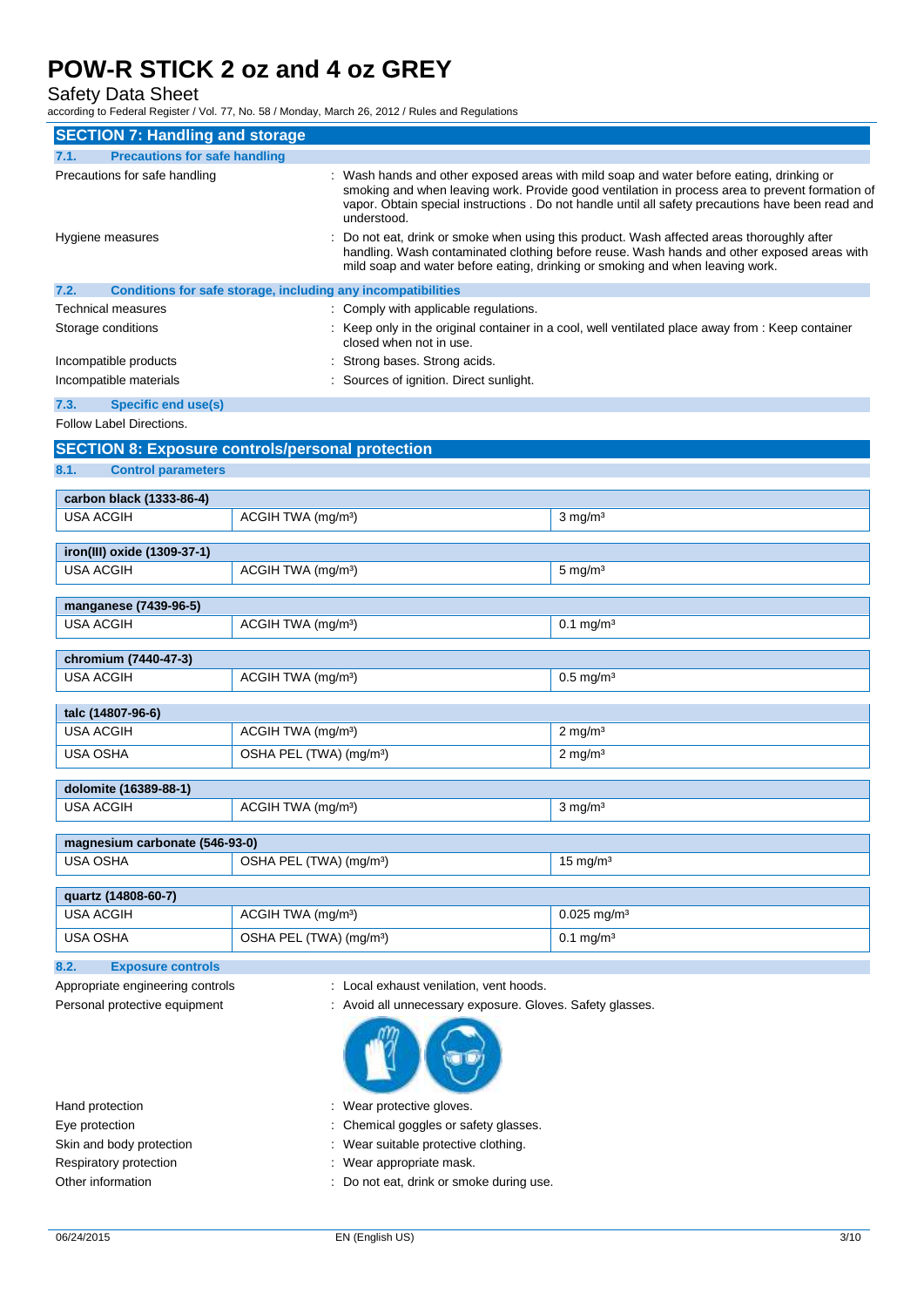Safety Data Sheet

according to Federal Register / Vol. 77, No. 58 / Monday, March 26, 2012 / Rules and Regulations

| <b>SECTION 9: Physical and chemical properties</b>            |                          |  |  |
|---------------------------------------------------------------|--------------------------|--|--|
| Information on basic physical and chemical properties<br>9.1. |                          |  |  |
| Physical state                                                | : Solid                  |  |  |
| Appearance                                                    | Cylindrical putty stick. |  |  |
| Color                                                         | Gray.                    |  |  |
| Odor                                                          | Pungent.                 |  |  |
| Odor threshold                                                | No data available        |  |  |
| pH                                                            | No data available        |  |  |
| Relative evaporation rate (butyl acetate=1)                   | No data available        |  |  |
| Melting point                                                 | No data available        |  |  |
| Freezing point                                                | No data available        |  |  |
| Boiling point                                                 | >100 °C                  |  |  |
| Flash point                                                   | $>$ 100 °C               |  |  |
| Auto-ignition temperature                                     | No data available        |  |  |
| Decomposition temperature                                     | No data available        |  |  |
| Flammability (solid, gas)                                     | No data available        |  |  |
| Vapor pressure                                                | No data available        |  |  |
| Relative vapor density at 20 °C                               | No data available        |  |  |
| Relative density                                              | $\therefore$ 1.7         |  |  |
| Solubility                                                    | No data available        |  |  |
| Log Pow                                                       | No data available        |  |  |
| Log Kow                                                       | No data available        |  |  |
| Viscosity, kinematic                                          | No data available        |  |  |
| Viscosity, dynamic                                            | No data available        |  |  |
| <b>Explosive properties</b>                                   | No data available        |  |  |
| Oxidizing properties                                          | No data available        |  |  |
| <b>Explosive limits</b>                                       | No data available        |  |  |
| <b>Other information</b><br>9.2.                              |                          |  |  |
| No additional information available                           |                          |  |  |
| <b>SECTION 10: Stability and reactivity</b>                   |                          |  |  |
| 10.1.<br><b>Reactivity</b>                                    |                          |  |  |
| No additional information available                           |                          |  |  |
| 10.2.<br><b>Chemical stability</b>                            |                          |  |  |
| Not established.                                              |                          |  |  |
| 10.3.<br><b>Possibility of hazardous reactions</b>            |                          |  |  |
| Not established.                                              |                          |  |  |
| <b>Conditions to avoid</b><br>10.4.                           |                          |  |  |
| Direct sunlight. Extremely high or low temperatures.          |                          |  |  |
| 10.5.<br><b>Incompatible materials</b>                        |                          |  |  |
| Strong acids. Strong bases.                                   |                          |  |  |
| 10.6.<br><b>Hazardous decomposition products</b>              |                          |  |  |
| Toxic fume. . Carbon monoxide. Carbon dioxide.                |                          |  |  |

| <b>SECTION 11: Toxicological information</b> |                                      |  |  |
|----------------------------------------------|--------------------------------------|--|--|
| 11.1.                                        | Information on toxicological effects |  |  |

Acute toxicity **in the case of the case of the case of the case of the case of the case of the case of the case of the case of the case of the case of the case of the case of the case of the case of the case of the case of** 

| <b>GMP-800 (Trade Secret)</b>                                                                                            |  |  |
|--------------------------------------------------------------------------------------------------------------------------|--|--|
| $2.6$ g/kg                                                                                                               |  |  |
| $> 10.2$ g/kg                                                                                                            |  |  |
| 2,4,6-tris(dimethylaminomethyl)phenol (90-72-2)                                                                          |  |  |
| 1200 mg/kg (Rat; Equivalent or similar to OECD 401; Literature study; 2169 mg/kg<br>bodyweight; Rat; Experimental value) |  |  |
| > 2000 mg/kg (Rat; Literature study; Other; >1 ml/kg; Rat; Experimental value)                                           |  |  |
|                                                                                                                          |  |  |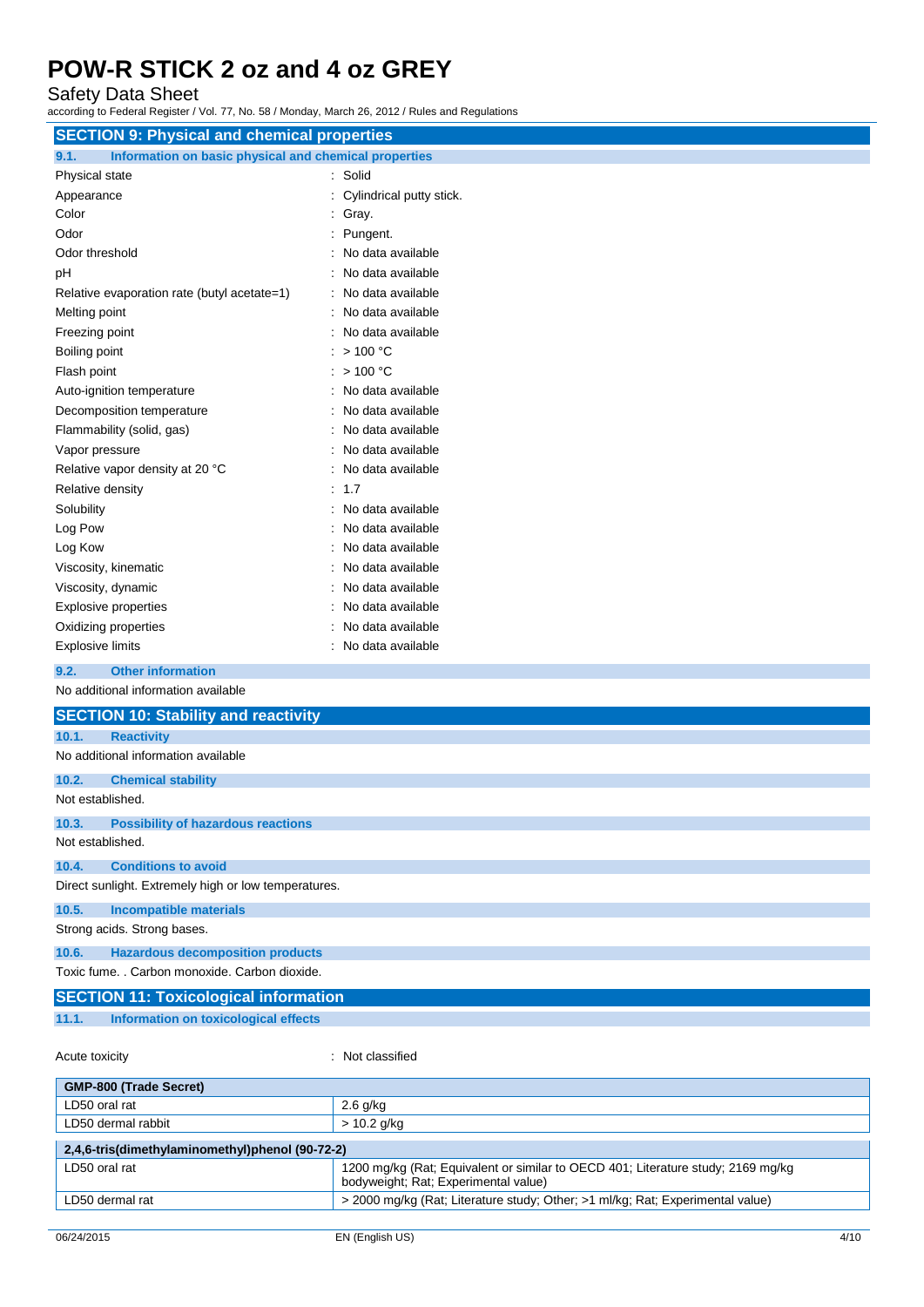### Safety Data Sheet

| carbon black (1333-86-4)                                          |                                                                                                                           |  |
|-------------------------------------------------------------------|---------------------------------------------------------------------------------------------------------------------------|--|
| LD50 oral rat                                                     | > 8000 mg/kg (Rat; OECD 401: Acute Oral Toxicity; Experimental value)                                                     |  |
| LD50 dermal rabbit                                                | > 3000 mg/kg (Rabbit)                                                                                                     |  |
| 2,2-bis-[4-(2,3-epoxypropoxy)phenyl]propane, polymer (25085-99-8) |                                                                                                                           |  |
| LD50 oral rat                                                     | > 5000 mg/kg (Rat)                                                                                                        |  |
| LD50 dermal rabbit                                                | > 20000 mg/kg (Rabbit)                                                                                                    |  |
| electronic grade resin (28064-14-4)                               |                                                                                                                           |  |
| LD50 oral rat                                                     | 4000 mg/kg                                                                                                                |  |
| iron(III) oxide (1309-37-1)                                       |                                                                                                                           |  |
| LD50 oral rat                                                     | > 5000 mg/kg (Rat; Literature study)                                                                                      |  |
| manganese (7439-96-5)                                             |                                                                                                                           |  |
| LD50 oral rat                                                     | 9000 mg/kg (Rat)                                                                                                          |  |
| silicon, crystalline (7440-21-3)                                  |                                                                                                                           |  |
| LD50 oral rat                                                     | > 3160 mg/kg (Rat; OECD 401: Acute Oral Toxicity; Experimental value; >5000 mg/kg<br>bodyweight; Rat; Weight of evidence) |  |
| LD50 dermal rabbit                                                | > 5000 mg/kg body weight (Rabbit; Weight of evidence)                                                                     |  |
| quartz (14808-60-7)                                               |                                                                                                                           |  |
| LD50 oral rat                                                     | 500 mg/kg                                                                                                                 |  |
| Skin corrosion/irritation                                         | : Not classified                                                                                                          |  |
| Serious eye damage/irritation                                     | Not classified                                                                                                            |  |
| Respiratory or skin sensitization                                 | Not classified                                                                                                            |  |
| Germ cell mutagenicity                                            | Not classified                                                                                                            |  |
| Carcinogenicity                                                   | May cause cancer.                                                                                                         |  |
| carbon black (1333-86-4)                                          |                                                                                                                           |  |
| IARC group                                                        | 2B                                                                                                                        |  |
| iron(III) oxide (1309-37-1)                                       |                                                                                                                           |  |
| IARC group                                                        | 3                                                                                                                         |  |
| chromium (7440-47-3)                                              |                                                                                                                           |  |
| IARC group                                                        | 3                                                                                                                         |  |
| talc (14807-96-6)                                                 |                                                                                                                           |  |
| IARC group                                                        | 3                                                                                                                         |  |
|                                                                   |                                                                                                                           |  |
| quartz (14808-60-7)<br>IARC group                                 | 1                                                                                                                         |  |
| Reproductive toxicity                                             | Not classified                                                                                                            |  |
|                                                                   | Not classified                                                                                                            |  |
| Specific target organ toxicity (single exposure)                  |                                                                                                                           |  |
| Specific target organ toxicity (repeated<br>exposure)             | Not classified                                                                                                            |  |
| Aspiration hazard                                                 | Not classified                                                                                                            |  |
| Potential Adverse human health effects and<br>symptoms            | Based on available data, the classification criteria are not met.                                                         |  |
| Symptoms/injuries after inhalation                                | May cause cancer by inhalation.                                                                                           |  |
| Symptoms/injuries after skin contact                              | May cause slight irritation.                                                                                              |  |
| Symptoms/injuries after eye contact                               | May cause slight eye irritation.                                                                                          |  |
| Symptoms/injuries after ingestion                                 | : May be harmful if swallowed and enters airways.                                                                         |  |

| <b>SECTION 12: Ecological information</b>       |                                                  |  |
|-------------------------------------------------|--------------------------------------------------|--|
| 12.1.<br><b>Toxicity</b>                        |                                                  |  |
|                                                 |                                                  |  |
| <b>GMP-800 (Trade Secret)</b>                   |                                                  |  |
| LC50 fish 1                                     | $> 100$ mg/l                                     |  |
| 2,4,6-tris(dimethylaminomethyl)phenol (90-72-2) |                                                  |  |
| LC50 fish 1                                     | > 100 mg/l (96 h; Pisces; Nominal concentration) |  |
| EC50 Daphnia 1                                  | 10 - 100 mg/l (Invertebrata; Estimated value)    |  |
| LC50 fish 2                                     | 70.9 mg/l (96 h; Pisces)                         |  |
| Threshold limit algae 1                         | 10 - 100, Algae                                  |  |
| 06/24/2015                                      | 5/10<br>EN (English US)                          |  |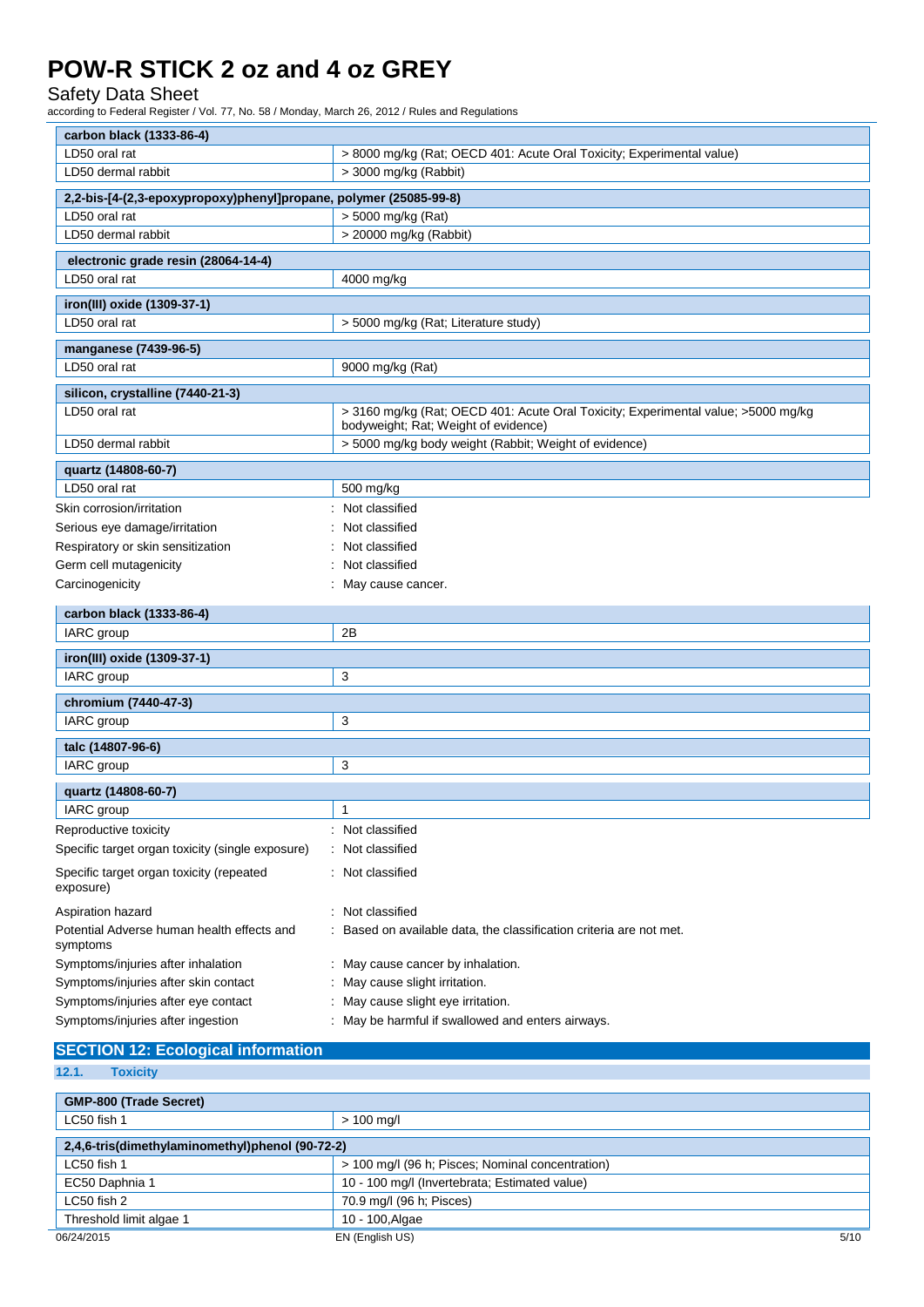### Safety Data Sheet

| 2,4,6-tris(dimethylaminomethyl)phenol (90-72-2)                   |                                                                                                    |
|-------------------------------------------------------------------|----------------------------------------------------------------------------------------------------|
| Threshold limit algae 2                                           | 84 mg/l (72 h; Scenedesmus subspicatus; Growth rate)                                               |
| $dmp-30$                                                          |                                                                                                    |
| LC50 fish 1                                                       | 175 mg/l (96 Hours; CYPRINUS CARPIO; FRESH WATER)                                                  |
| LC50 other aquatic organisms 1                                    | 750 - 1000 mg/l (96 Hours; BRACHYURA; FRESH WATER)                                                 |
| LC50 fish 2                                                       | 180 - 240 mg/l (96 Hours; SALMO GAIRDNERI/ ONCORHYNCHUS MYKISS; FRESH<br>WATER)                    |
| LC50 other aquatic organisms 2                                    | 718 mg/l (96 Hours; PALAEMONETES SP.; FRESH WATER)                                                 |
| carbon black (1333-86-4)                                          |                                                                                                    |
| LC50 fish 1                                                       | > 1000 mg/l (96 h; Brachydanio rerio)                                                              |
| EC50 Daphnia 1                                                    | > 5600 mg/l (24 h; Daphnia magna)                                                                  |
| 2,2-bis-[4-(2,3-epoxypropoxy)phenyl]propane, polymer (25085-99-8) |                                                                                                    |
| LC50 fish 1                                                       | 3.1 mg/l 96 Hours Freshwater Fish (Pimephales promelas)                                            |
| EC50 Daphnia 1                                                    | 1.4 mg/l 48 Hours                                                                                  |
| iron(III) oxide (1309-37-1)                                       |                                                                                                    |
| LC50 fish 1                                                       | > 1000 mg/l (48 h; Leuciscus idus; Nominal concentration)                                          |
|                                                                   |                                                                                                    |
| talc (14807-96-6)                                                 |                                                                                                    |
| LC50 fish 1                                                       | > 100 g/l (24 h; Brachydanio rerio; Intermittent flow)                                             |
| 12.2.<br><b>Persistence and degradability</b>                     |                                                                                                    |
| POW-R STICK 2 oz and 4 oz GREY                                    |                                                                                                    |
| Persistence and degradability                                     | Not established.                                                                                   |
| GMP-800 (Trade Secret)                                            |                                                                                                    |
| Persistence and degradability                                     | Not established.                                                                                   |
| 2,4,6-tris(dimethylaminomethyl)phenol (90-72-2)                   |                                                                                                    |
| Persistence and degradability                                     | Not readily biodegradable in water. Highly mobile in soil. Low potential for adsorption in soil.   |
|                                                                   |                                                                                                    |
| $dmp-30$                                                          |                                                                                                    |
| Persistence and degradability                                     | Biodegradability in soil: no data available.                                                       |
| carbon black (1333-86-4)                                          |                                                                                                    |
| Persistence and degradability                                     | Biodegradability: not applicable. Biodegradability in soil: not applicable. Adsorbs into the soil. |
| Biochemical oxygen demand (BOD)                                   | Not applicable                                                                                     |
| Chemical oxygen demand (COD)                                      | Not applicable                                                                                     |
| ThOD                                                              | Not applicable                                                                                     |
| BOD (% of ThOD)                                                   | Not applicable                                                                                     |
| 2,2-bis-[4-(2,3-epoxypropoxy)phenyl]propane, polymer (25085-99-8) |                                                                                                    |
| Persistence and degradability                                     | Not established.                                                                                   |
| electronic grade resin (28064-14-4)                               |                                                                                                    |
| Persistence and degradability                                     | Biodegradability in soil: no data available.                                                       |
| Epoxy White (025085-99-8)                                         |                                                                                                    |
| Persistence and degradability                                     | Not established.                                                                                   |
|                                                                   |                                                                                                    |
| iron(III) oxide (1309-37-1)                                       |                                                                                                    |
| Persistence and degradability<br>Biochemical oxygen demand (BOD)  | Biodegradability: not applicable. Adsorbs into the soil.                                           |
| Chemical oxygen demand (COD)                                      | Not applicable<br>Not applicable                                                                   |
| ThOD                                                              | Not applicable                                                                                     |
| BOD (% of ThOD)                                                   | Not applicable                                                                                     |
|                                                                   |                                                                                                    |
| manganese (7439-96-5)<br>Persistence and degradability            |                                                                                                    |
| Biochemical oxygen demand (BOD)                                   | Biodegradability: not applicable. Adsorbs into the soil.<br>Not applicable                         |
| Chemical oxygen demand (COD)                                      | Not applicable                                                                                     |
| ThOD                                                              | Not applicable                                                                                     |
| BOD (% of ThOD)                                                   | Not applicable                                                                                     |
|                                                                   |                                                                                                    |
| silicon, crystalline (7440-21-3)<br>Persistence and degradability | Not established.                                                                                   |
|                                                                   |                                                                                                    |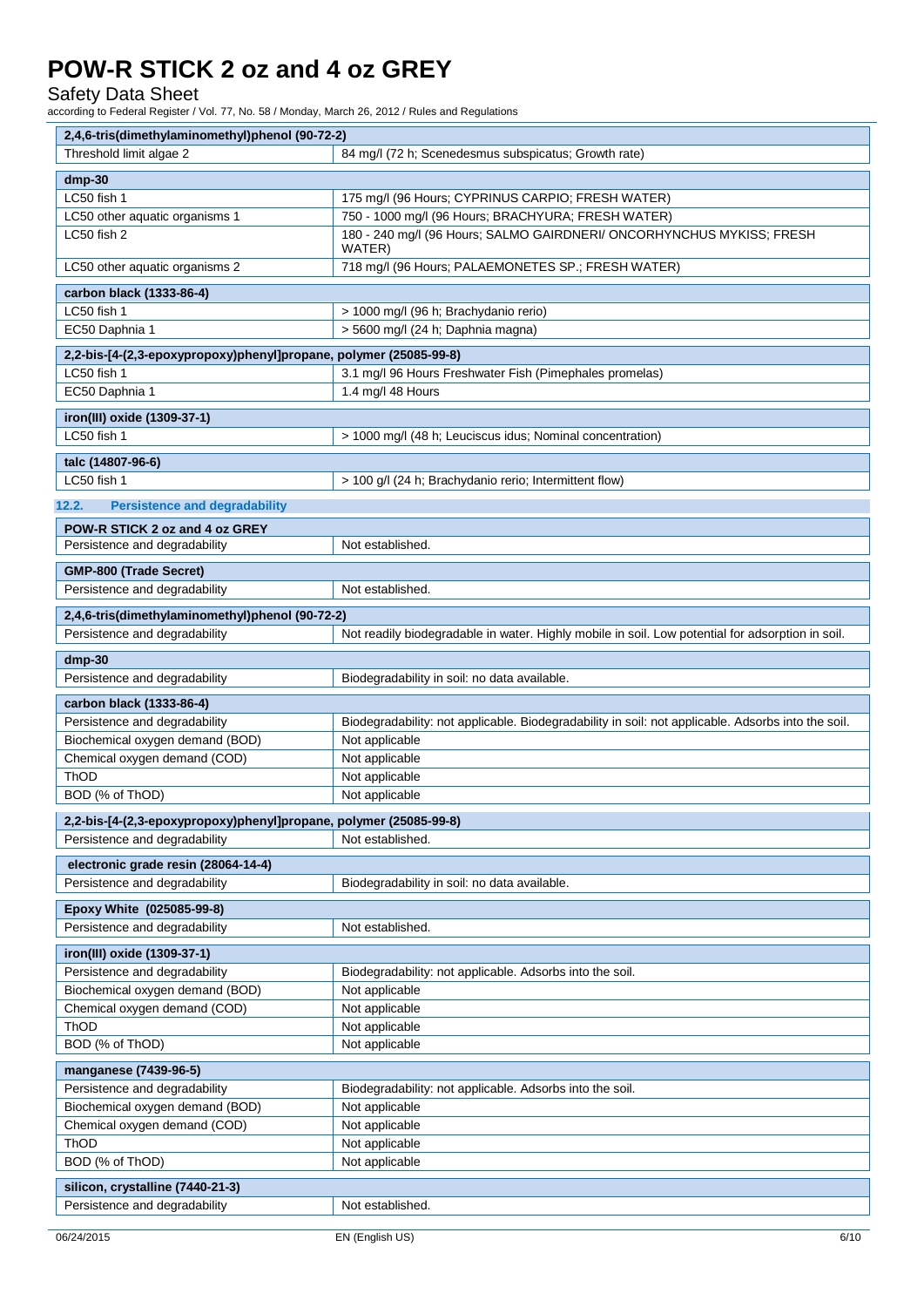## Safety Data Sheet

| silicon, crystalline (7440-21-3)                                  |                                                                                                    |  |
|-------------------------------------------------------------------|----------------------------------------------------------------------------------------------------|--|
| Biochemical oxygen demand (BOD)                                   | Not applicable                                                                                     |  |
| Chemical oxygen demand (COD)                                      | Not applicable                                                                                     |  |
| ThOD                                                              | Not applicable                                                                                     |  |
| BOD (% of ThOD)                                                   | Not applicable                                                                                     |  |
| chromium (7440-47-3)                                              |                                                                                                    |  |
| Persistence and degradability                                     | Biodegradability: not applicable. Biodegradability in soil: not applicable. Adsorbs into the soil. |  |
| Biochemical oxygen demand (BOD)                                   | Not applicable                                                                                     |  |
| Chemical oxygen demand (COD)                                      | Not applicable                                                                                     |  |
| ThOD                                                              | Not applicable                                                                                     |  |
| BOD (% of ThOD)                                                   | Not applicable                                                                                     |  |
| talc (14807-96-6)                                                 |                                                                                                    |  |
| Persistence and degradability                                     | Biodegradability: not applicable.                                                                  |  |
| Biochemical oxygen demand (BOD)                                   | Not applicable                                                                                     |  |
| Chemical oxygen demand (COD)                                      | Not applicable                                                                                     |  |
| ThOD                                                              | Not applicable                                                                                     |  |
| BOD (% of ThOD)                                                   | Not applicable                                                                                     |  |
| dolomite (16389-88-1)                                             |                                                                                                    |  |
| Persistence and degradability                                     | Biodegradability: not applicable.                                                                  |  |
| Biochemical oxygen demand (BOD)                                   | Not applicable                                                                                     |  |
| Chemical oxygen demand (COD)                                      | Not applicable                                                                                     |  |
| ThOD                                                              | Not applicable                                                                                     |  |
| BOD (% of ThOD)                                                   | Not applicable                                                                                     |  |
|                                                                   |                                                                                                    |  |
| magnesium carbonate (546-93-0)                                    |                                                                                                    |  |
| Persistence and degradability                                     | Biodegradability: not applicable.                                                                  |  |
| Biochemical oxygen demand (BOD)<br>Chemical oxygen demand (COD)   | Not applicable<br>Not applicable                                                                   |  |
| ThOD                                                              | Not applicable                                                                                     |  |
| BOD (% of ThOD)                                                   | Not applicable                                                                                     |  |
|                                                                   |                                                                                                    |  |
| quartz (14808-60-7)                                               |                                                                                                    |  |
| Persistence and degradability<br>Biochemical oxygen demand (BOD)  | Biodegradability: not applicable.                                                                  |  |
| Chemical oxygen demand (COD)                                      | Not applicable<br>Not applicable                                                                   |  |
| ThOD                                                              | Not applicable                                                                                     |  |
| BOD (% of ThOD)                                                   | Not applicable                                                                                     |  |
|                                                                   |                                                                                                    |  |
| 12.3.<br><b>Bioaccumulative potential</b>                         |                                                                                                    |  |
| POW-R STICK 2 oz and 4 oz GREY                                    |                                                                                                    |  |
| Bioaccumulative potential                                         | Not established.                                                                                   |  |
| GMP-800 (Trade Secret)                                            |                                                                                                    |  |
| Bioaccumulative potential                                         | Not established.                                                                                   |  |
| 2,4,6-tris(dimethylaminomethyl)phenol (90-72-2)                   |                                                                                                    |  |
| Log Pow                                                           | 0.77 (Literature; 0.219; Experimental value; Equivalent or similar to OECD 107; 21.5 °C)           |  |
| Bioaccumulative potential                                         | Low potential for bioaccumulation (Log Kow $<$ 4).                                                 |  |
| $dmp-30$                                                          |                                                                                                    |  |
| Bioaccumulative potential                                         | No bioaccumulation data available.                                                                 |  |
|                                                                   |                                                                                                    |  |
| carbon black (1333-86-4)<br>Bioaccumulative potential             | Not bioaccumulative.                                                                               |  |
|                                                                   |                                                                                                    |  |
| 2,2-bis-[4-(2,3-epoxypropoxy)phenyl]propane, polymer (25085-99-8) |                                                                                                    |  |
| Bioaccumulative potential                                         | Not established.                                                                                   |  |
| electronic grade resin (28064-14-4)                               |                                                                                                    |  |
| Bioaccumulative potential                                         | No bioaccumulation data available.                                                                 |  |
| Epoxy White (025085-99-8)                                         |                                                                                                    |  |
| Bioaccumulative potential                                         | Not established.                                                                                   |  |
|                                                                   |                                                                                                    |  |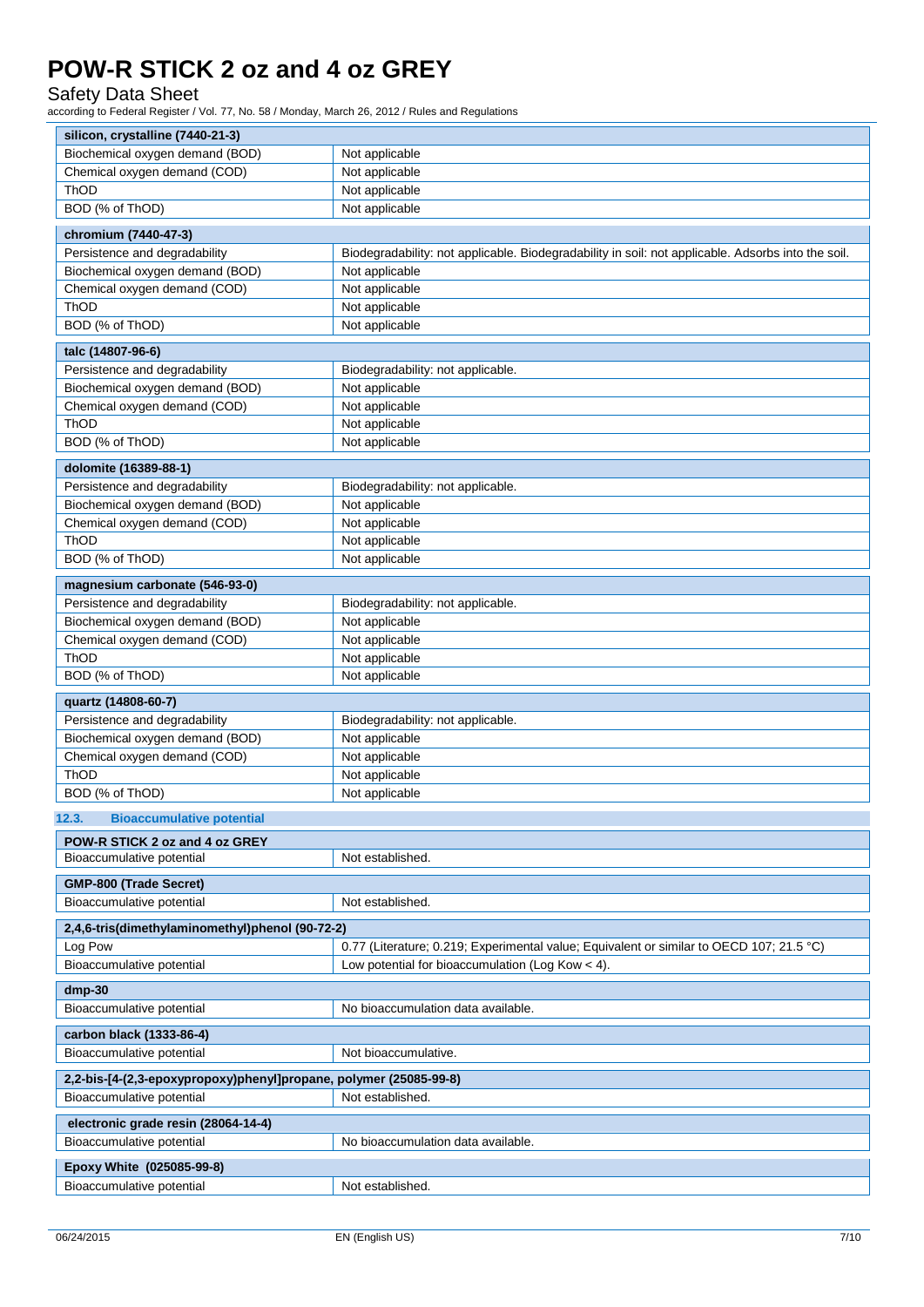### Safety Data Sheet

| iron(III) oxide (1309-37-1)                                                                  |                                                                                                |
|----------------------------------------------------------------------------------------------|------------------------------------------------------------------------------------------------|
| Bioaccumulative potential                                                                    | No bioaccumulation data available.                                                             |
| manganese (7439-96-5)                                                                        |                                                                                                |
| BCF fish 1                                                                                   | 81 (Pisces)                                                                                    |
| BCF other aquatic organisms 1                                                                | 300000 (Mollusca)                                                                              |
| BCF other aquatic organisms 2                                                                | 125000 (Crustacea)                                                                             |
| Bioaccumulative potential                                                                    | Not established.                                                                               |
|                                                                                              |                                                                                                |
| silicon, crystalline (7440-21-3)<br>Bioaccumulative potential                                | Not established.                                                                               |
|                                                                                              |                                                                                                |
| chromium (7440-47-3)                                                                         |                                                                                                |
| BCF fish 1                                                                                   | 0.0048 (Pisces; Dry weight)                                                                    |
| BCF other aquatic organisms 1                                                                | 0.443 (Lamellibranchiata; Dry weight)                                                          |
| Bioaccumulative potential                                                                    | Bioaccumable.                                                                                  |
| talc (14807-96-6)                                                                            |                                                                                                |
| Bioaccumulative potential                                                                    | Not established.                                                                               |
| dolomite (16389-88-1)                                                                        |                                                                                                |
| Bioaccumulative potential                                                                    | No bioaccumulation data available.                                                             |
|                                                                                              |                                                                                                |
| magnesium carbonate (546-93-0)                                                               |                                                                                                |
| Bioaccumulative potential                                                                    | No bioaccumulation data available.                                                             |
| quartz (14808-60-7)                                                                          |                                                                                                |
| Log Pow                                                                                      | Not applicable                                                                                 |
| Bioaccumulative potential                                                                    | No bioaccumulation data available.                                                             |
| 12.4.<br><b>Mobility in soil</b>                                                             |                                                                                                |
| carbon black (1333-86-4)                                                                     |                                                                                                |
| Ecology - soil                                                                               | Not toxic to plants. Not toxic to animals.                                                     |
| silicon, crystalline (7440-21-3)                                                             |                                                                                                |
| Surface tension                                                                              | 0.74 N/m (1410 °C)                                                                             |
|                                                                                              |                                                                                                |
| 12.5.<br><b>Other adverse effects</b>                                                        |                                                                                                |
| Other information                                                                            | : Avoid release to the environment.                                                            |
| <b>SECTION 13: Disposal considerations</b>                                                   |                                                                                                |
| 13.1.<br><b>Waste treatment methods</b>                                                      |                                                                                                |
| Waste disposal recommendations                                                               | Dispose of contents/container to appropriate waste disposal facility, in accordance with local |
|                                                                                              | regional, national, international regulations.                                                 |
| Ecology - waste materials                                                                    | Avoid release to the environment.                                                              |
|                                                                                              |                                                                                                |
| <b>SECTION 14: Transport information</b><br>In accordance with ADR / RID / IMDG / IATA / ADN |                                                                                                |
|                                                                                              |                                                                                                |
| US DOT (ground):<br>Not Regulated,                                                           |                                                                                                |
| ICAO/IATA (air):<br>Not Regulated,                                                           |                                                                                                |
| IMO/IMDG (water):<br>Not Regulated,                                                          |                                                                                                |
|                                                                                              |                                                                                                |
| 14.2.<br><b>UN proper shipping name</b>                                                      |                                                                                                |
| Proper Shipping Name (DOT)                                                                   | : Not Regulated                                                                                |
|                                                                                              |                                                                                                |
| 14.3. Additional information                                                                 |                                                                                                |
| Other information                                                                            | : No supplementary information available.                                                      |
|                                                                                              |                                                                                                |
| <b>Overland transport</b>                                                                    |                                                                                                |
| No additional information available                                                          |                                                                                                |
| <b>Transport by sea</b>                                                                      |                                                                                                |
| No additional information available                                                          |                                                                                                |
| <b>Air transport</b>                                                                         |                                                                                                |
| No additional information available                                                          |                                                                                                |
|                                                                                              |                                                                                                |
| 06/24/2015                                                                                   | EN (English US)<br>8/10                                                                        |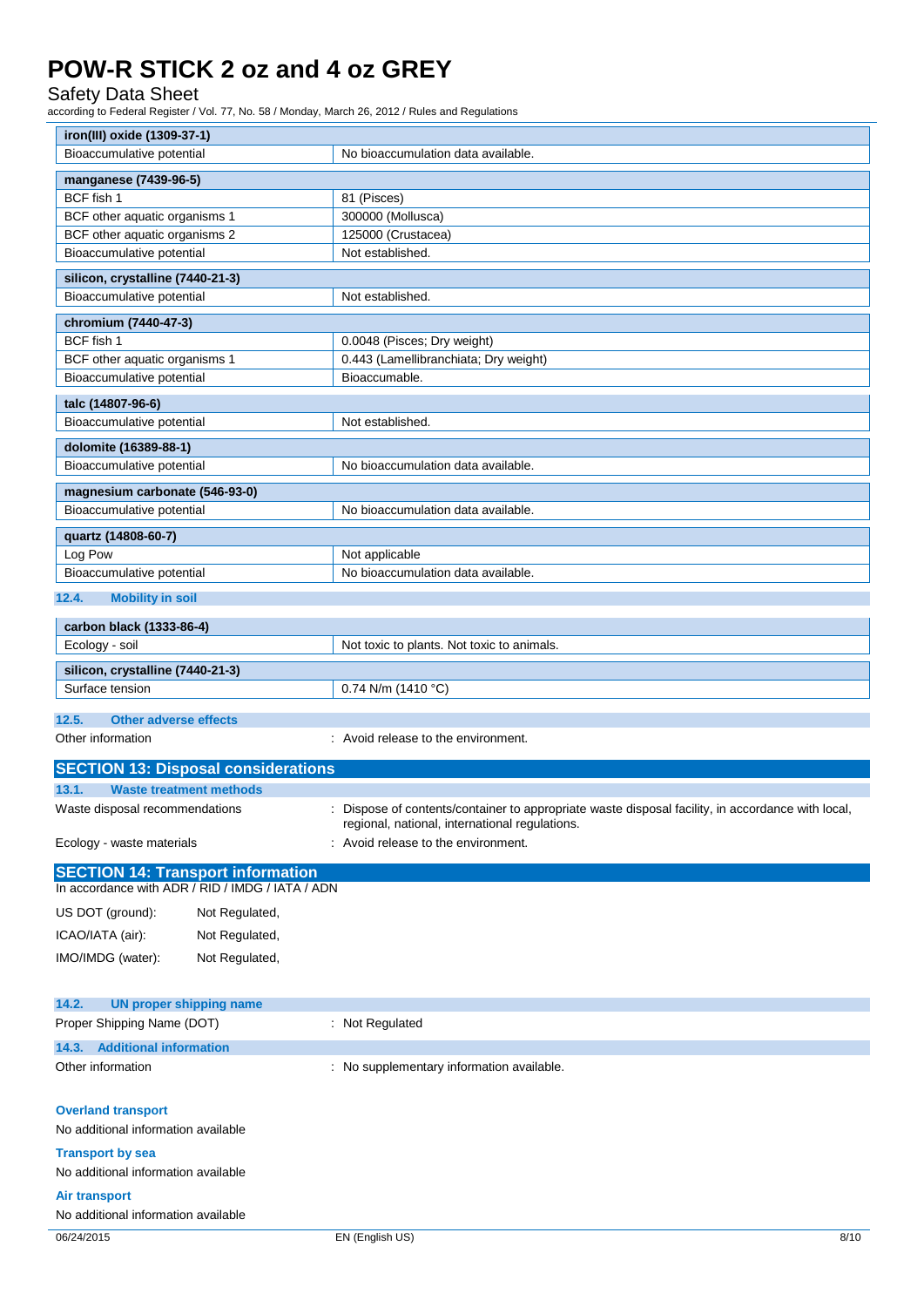## Safety Data Sheet

according to Federal Register / Vol. 77, No. 58 / Monday, March 26, 2012 / Rules and Regulations

| <b>SECTION 15: Regulatory information</b>                                 |                                 |  |  |
|---------------------------------------------------------------------------|---------------------------------|--|--|
| <b>15.1. US Federal requlations</b>                                       |                                 |  |  |
| POW-R STICK 2 oz and 4 oz GREY                                            |                                 |  |  |
| SARA Section 311/312 Hazard Classes                                       | Immediate (acute) health hazard |  |  |
| <b>GMP-800 (Trade Secret)</b>                                             |                                 |  |  |
| Listed on the United States TSCA (Toxic Substances Control Act) inventory |                                 |  |  |
| 2,2-bis-[4-(2,3-epoxypropoxy)phenyl]propane, polymer (25085-99-8)         |                                 |  |  |
| Listed on the United States TSCA (Toxic Substances Control Act) inventory |                                 |  |  |
| SARA Section 311/312 Hazard Classes                                       | Immediate (acute) health hazard |  |  |
| electronic grade resin (28064-14-4)                                       |                                 |  |  |
| Listed on the United States TSCA (Toxic Substances Control Act) inventory |                                 |  |  |
| SARA Section 311/312 Hazard Classes                                       | Immediate (acute) health hazard |  |  |
| Epoxy White (025085-99-8)                                                 |                                 |  |  |
| Listed on the United States TSCA (Toxic Substances Control Act) inventory |                                 |  |  |
|                                                                           |                                 |  |  |

### **15.2. International regulations**

#### **CANADA**

| <b>GMP-800 (Trade Secret)</b>                                     |                                                                               |  |  |
|-------------------------------------------------------------------|-------------------------------------------------------------------------------|--|--|
| Listed on the Canadian DSL (Domestic Sustances List)              |                                                                               |  |  |
| 2,2-bis-[4-(2,3-epoxypropoxy)phenyl]propane, polymer (25085-99-8) |                                                                               |  |  |
| Listed on the Canadian DSL (Domestic Sustances List)              |                                                                               |  |  |
| <b>WHMIS Classification</b>                                       | Class D Division 2 Subdivision B - Toxic material causing other toxic effects |  |  |
| electronic grade resin (28064-14-4)                               |                                                                               |  |  |
| Listed on the Canadian DSL (Domestic Sustances List)              |                                                                               |  |  |
| <b>WHMIS Classification</b>                                       | Class D Division 2 Subdivision B - Toxic material causing other toxic effects |  |  |

### **EU-Regulations**

### **Classification according to Regulation (EC) No. 1272/2008 [CLP]**

#### **Classification according to Directive 67/548/EEC [DSD] or 1999/45/EC [DPD]**

Carc.Cat.1; R49 R43 R52/53 Full text of R-phrases: see section 16

#### **15.2.2. National regulations**

### **GMP-800 (Trade Secret)**

Listed on PICCS (Philippines Inventory of Chemicals and Chemical Substances) Listed on AICS (Australian Inventory of Chemical Substances) Listed on the Korean ECL (Existing Chemicals List)

### **2,2-bis-[4-(2,3-epoxypropoxy)phenyl]propane, polymer (25085-99-8)**

Listed on AICS (Australian Inventory of Chemical Substances)

Listed on KECI (Korean Existing Chemicals Inventory)

Listed on PICCS (Philippines Inventory of Chemicals and Chemical Substances)

Listed on the Japanese ENCS (Existing & New Chemical Substances) inventory

Listed on NZIoC (New Zealand Inventory of Chemicals)